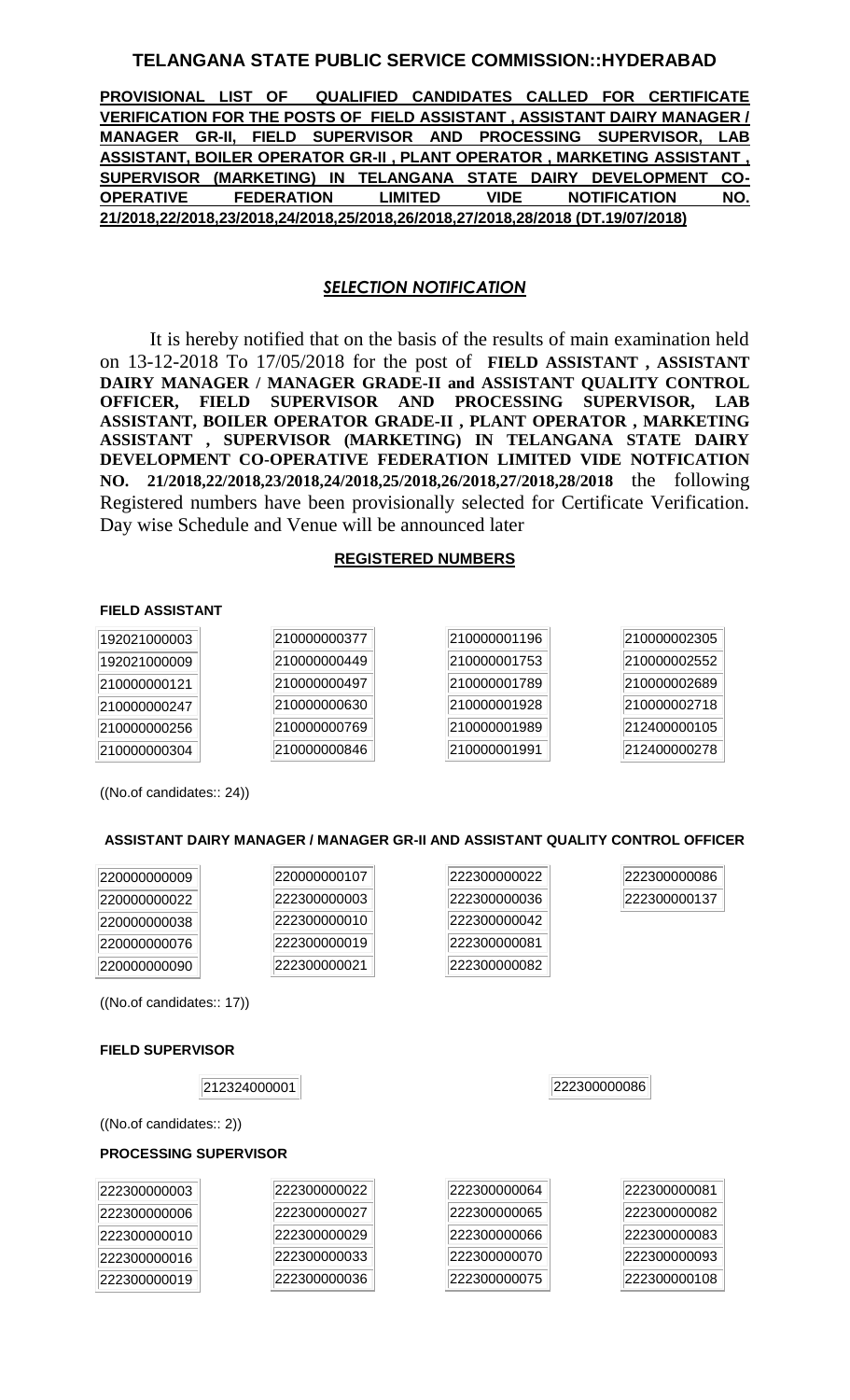## **TELANGANA STATE PUBLIC SERVICE COMMISSION::HYDERABAD**

**PROVISIONAL LIST OF QUALIFIED CANDIDATES CALLED FOR CERTIFICATE VERIFICATION FOR THE POSTS OF FIELD ASSISTANT , ASSISTANT DAIRY MANAGER / MANAGER GR-II, FIELD SUPERVISOR AND PROCESSING SUPERVISOR, LAB ASSISTANT, BOILER OPERATOR GR-II , PLANT OPERATOR , MARKETING ASSISTANT , SUPERVISOR (MARKETING) IN TELANGANA STATE DAIRY DEVELOPMENT CO-OPERATIVE FEDERATION LIMITED VIDE NOTIFICATION NO. 21/2018,22/2018,23/2018,24/2018,25/2018,26/2018,27/2018,28/2018 (DT.19/07/2018)**

| 222300000111 | 222300000124 | 222300000137 | 222300000168 |
|--------------|--------------|--------------|--------------|
| 222300000112 | 222300000126 | 222300000146 | 222324000007 |
| 222300000113 | 222300000135 | 222300000158 |              |

((No.of candidates:: 31))

### **LAB ASSISTANT**

| 212400000090 | 240000000436 | 240000000715 | 240000001391 |
|--------------|--------------|--------------|--------------|
| 212400000127 | 240000000525 | 240000000757 | 240000001438 |
| 212400000134 | 240000000588 | 240000000774 | 240000001493 |
| 212400000168 | 240000000599 | 240000000967 | 240000001563 |
| 212400000204 | 240000000601 | 240000001239 | 240000001566 |
| 240000000014 | 240000000653 | 240000001318 | 240000001760 |
| 240000000082 | 240000000668 | 240000001350 | 240000001939 |

((No.of candidates:: 28))

#### **BOILER OPERATOR GR-II**

- **NIL -**

### **PLANT OPERATOR**

| 260000000355<br>260000000621<br> 260000000066<br>260000000364<br>260000000637<br>260000000074<br>260000000413<br>260000000644<br>260000000133<br>260000000449<br>260000000655<br> 260000000141 |              |
|------------------------------------------------------------------------------------------------------------------------------------------------------------------------------------------------|--------------|
|                                                                                                                                                                                                | 260000000804 |
|                                                                                                                                                                                                | 260000000925 |
|                                                                                                                                                                                                | 260000000977 |
|                                                                                                                                                                                                | 260000000981 |
| 260000000515<br>260000000662<br>260000000248                                                                                                                                                   | 260000001011 |
| 260000000532<br>260000000706<br>260000000308                                                                                                                                                   | 260000001047 |
| 260000000614<br>260000000772<br>260000000318                                                                                                                                                   | 260000001053 |
| 260000000618<br>260000000792<br>260000000335                                                                                                                                                   | 260000001059 |

((No.of candidates:: 32))

### **MARKETING ASSISTANT**

| 234567800001 | 272800000047 | 272800000234 | 272800000470 |
|--------------|--------------|--------------|--------------|
| 270000000131 | 272800000091 | 272800000267 | 272800000516 |
| 270000000162 | 272800000105 | 272800000356 | 272800000517 |
| 272800000008 | 272800000130 | 272800000374 | 272800000540 |
| 272800000040 | 272800000132 | 272800000428 | 272800000597 |
| 272800000043 | 272800000185 | 272800000438 | 272800000605 |

((No.of candidates:: 24))

### **SUPERVISOR (MARKETING)**

| 272800000006 | 1272800000043 | 272800000135 | 272800000184 |
|--------------|---------------|--------------|--------------|
| 272800000008 | 272800000091  | 272800000142 | 272800000229 |
| 272800000040 | 1272800000132 | 272800000162 | 272800000274 |